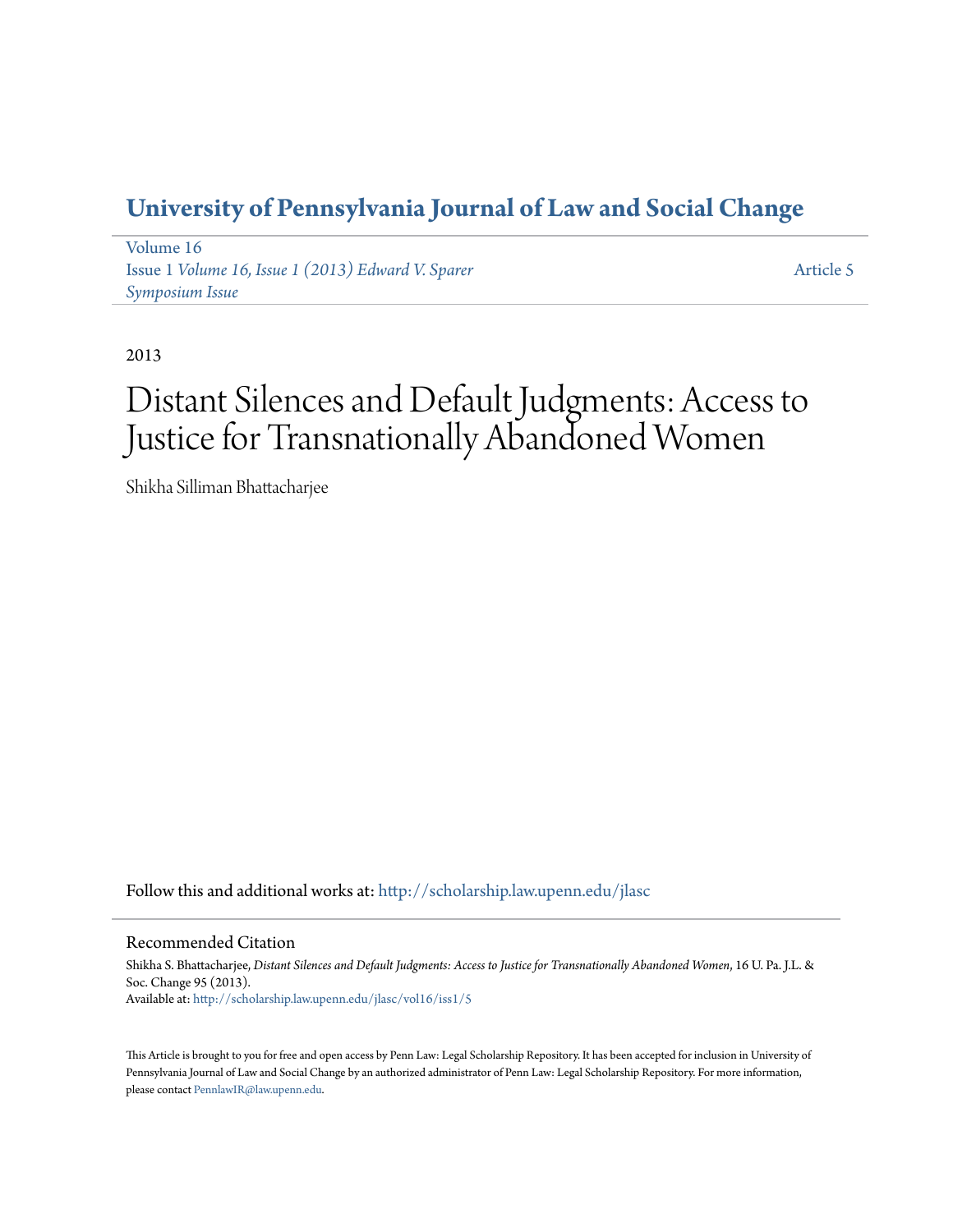# DISTANT SILENCES AND DEFAULT JUDGMENTS: ACCESS TO JUSTICE FOR TRANSNATIONALLY ABANDONED WOMEN

#### SHIKHA SILLIMAN BHATTACHARJEE

#### INTRODUCTION

Modern transnational mobility in the South Asian diaspora<sup>1</sup>—when combined with traditional practices that enforce women's dependence upon their husbands for social and economic standing—has had devastating consequences for South Asian women who marry across borders. "Contemporary global shifts" have produced "new types of consumerism in the form of escalating dowry demands," increased transnational mobility, and fueled a desire by parents to have their daughters marry spouses living and working abroad.<sup>2</sup> Against this transnational backdrop, wives are routinely "abandoned" by their husbands across borders: left without resources, divorced without consent, and strategically denied access to forums where they can advocate for their social and economic rights. The scale of the problem is staggering. By a 2007 estimate, over 25,000 women were abandoned in one state in India alone.<sup>3</sup> This "transnational abandonment" of South Asian women by their husbands is "a new face of violence against women."<sup>4</sup>

While desertion of adult women from other communities may not significantly impact their social standing, abandonment frequently has devastating consequences for married South

4  *Id.* at 7.

<sup>1</sup> There are "significant populations of overseas South Asians" in countries including Australia, Canada, Malaysia, Myanmar, Saudi Arabia, South Africa, the United States, and the United Kingdom. Sharmila Lodhia, *Brides Without Borders: New Topographies of Violence and the Future of Law in an Era of Transnational Citizen-Subjects,* 19 COLUM. J. GENDER & L. 703, 714 (2010) (citing HIGH LEVEL COMMITTEE ON INDIAN DIASPORA, REPORT OF THE HIGH LEVEL COMMITTEE ON THE INDIAN DIASPORA (Dec. 2001), *available at* http://indiandiaspora.nic.in/dias porapdg/part1 est.pdf).

<sup>2</sup>  *Id.* at 716–17 (citing Interview with Ranjana Kumari, Director, Centre for Social Research, in Delhi, India (Jan. 27, 2005); Interview with Donna Fernandes, Founding Member, Vimochana, in Bangalore, India (Feb. 16, 2005); Interview with Asmita Basu, Project Coordinator and Legal Consultant, Lawyers Collective Women's Rights Initiative, Delhi, India (Jan. 25, 2005)).

<sup>3</sup> URJASI RUDRA & SHAMITA DAS DASGUPTA, MANAVI, TRANSNATIONAL ABANDONMENT OF SOUTH ASIAN WOMEN: A NEW FACE OF VIOLENCE AGAINST WOMEN, 7, 7 & 18 (2011) (reporting that the "number of transnationally abandoned women in India has reached staggering proportions. Nearly every Indian state has women deserted by nonresident Indian (NRI) husbands although not all such men are immigrants to the U.S. A significant number of men who have migrated to other countries including Canada, U.K., Europe, and the Middle East have also deserted their wives and children in India. By a 2004 estimate, approximately 12,000 women were abandoned in the state of Gujarat, and according to a 2007 study, an estimated 25,000 women have been left behind in the state of Punjab. In 2008, India's minister for Overseas Indian Affairs, Vayalar Ravi, stated that in Punjab alone, at least 20,000 legal cases were pending against NRI husbands, presumably for abandoning their wives. In Canada, there may be as many as 10,000 runaway grooms. However, the official estimates do not necessarily tally with the non-governmental numbers. According to Government of India's estimate, émigré husbands have abandoned at least 30,000 women in India, a number significantly less than what newspaper reports and NGOs suggest.")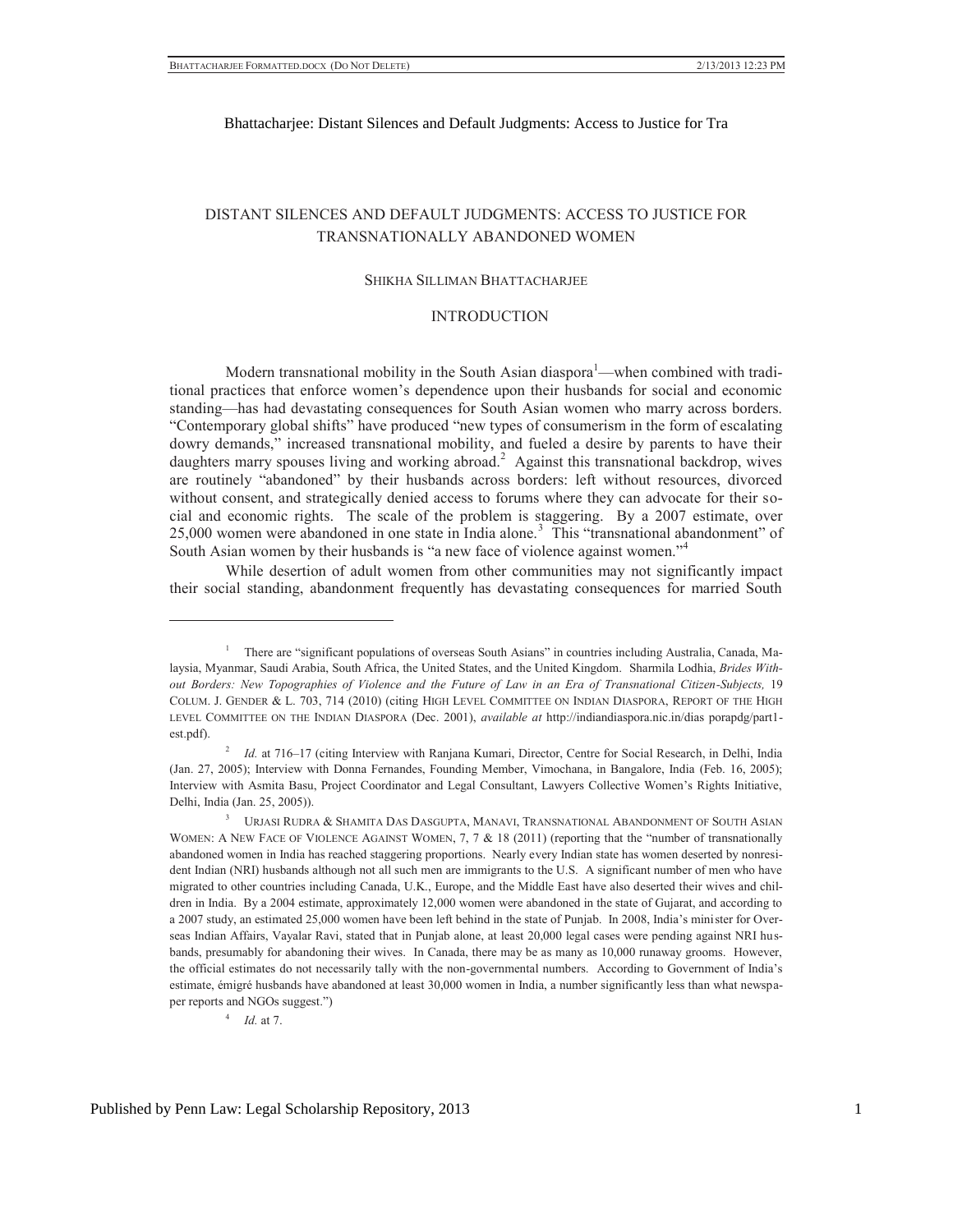Asian women. These consequences are deeply rooted in the pivotal role assigned to marriage in South Asian women's lives. As is typical of traditionally patriarchal societies, men are considered instrumental in providing women with identity and social standing.<sup>5</sup> A wife, therefore, is often completely dependent on her husband, which is encouraged within certain communities and "often actively imposed by disallowing her to work or even forcing her to give up a job if she has held one before marriage."<sup>6</sup> Within this context, abandonment after marriage profoundly affects the financial, emotional, physical and social realities of South Asian women.<sup>7</sup>

Transnational abandonment takes two distinct forms: (1) abandonment by husbands who migrate after marriage, leaving their wives in their home country without any prospect of reunification; and (2) abandonment of married women who live abroad before they are deceptively or forcibly taken back to their home country and deserted.<sup>8</sup> In most cases, initial abandonment is followed by the husband securing an ex parté divorce since women abandoned in their home country are usually unable to appear in courts abroad.<sup>9</sup> By failing to appear in court, these women lose the opportunity to advocate for their economic interests.<sup>10</sup> This "pattern of abuse,"<sup>11</sup> characterized by deliberate "endangering of a woman's welfare, safety, and future prosperity,"<sup>12</sup> and combined with the husband's conscious design to "thwart her access to legal recourse"<sup>13</sup> and rightful financial, marital and social assets, demonstrates how the "flexible citizenship"<sup>14</sup> of transnationally mobile diaspora communities can undermine the ability of national laws to protect vulnerable women from exploitation.<sup>15</sup>

As a lens for understanding the challenges associated with advocacy across jurisdictions, this paper will focus on the particular legal obstacles faced by women abandoned in India by men who reside in the United States. Legal advocacy on behalf of transnationally abandoned South Asian women poses significant challenges for advocates in both the U.S. and South Asia. South Asian American women's advocacy organizations estimate "that between ten and twenty percent of their work now involves women deserted transnationally."<sup>16</sup> Challenges associated with representing transnationally abandoned women include facilitating representation during divorce proceedings in U.S. courts for clients residing overseas, navigating distinct national family law regimes that reflect divergent socio-cultural realities, and enforcing judgments across jurisdictions in cases where advocates secure court ordered economic support.

5  *Id.* at 12.

6  *Id*.

 $\overline{a}$ 

8  *Id.* at 20.

9 RUDRA & DAS DASGUPTA, *supra* note 3, at 7.

10 RUDRA & DAS DASGUPTA, *supra* note 3, at 7 (noting that these women "lose out" not just on their own economic interests, but on "furthering . . . their children's financial interests" as well).

11 Lodhia, *supra* note 1, at 720.

12 RUDRA & DAS DASGUPTA, *supra* note 3, at 12.

13 RUDRA & DAS DASGUPTA, *supra* note 3, at 12.

<sup>14</sup> Lohdia, *supra* note 1, at 720 (citing AIHWA ONG, FLEXIBLE CITIZENSHIP: THE CULTURAL LOGICS OF TRANSNATIONALITY 6 (1999)).

<sup>15</sup> See Lodhia, *supra* note 1, 720 ("This pattern of abuse demonstrates how the 'flexible citizenship' of certain cosmopolitan subjects negates the efficacy of law and legal advocacy efforts conceived within the limited boundaries of the nation-state.").

16 RUDRA & DAS DASGUPTA, *supra* note 3, at 19.

<sup>7</sup>  *Id.* at 7.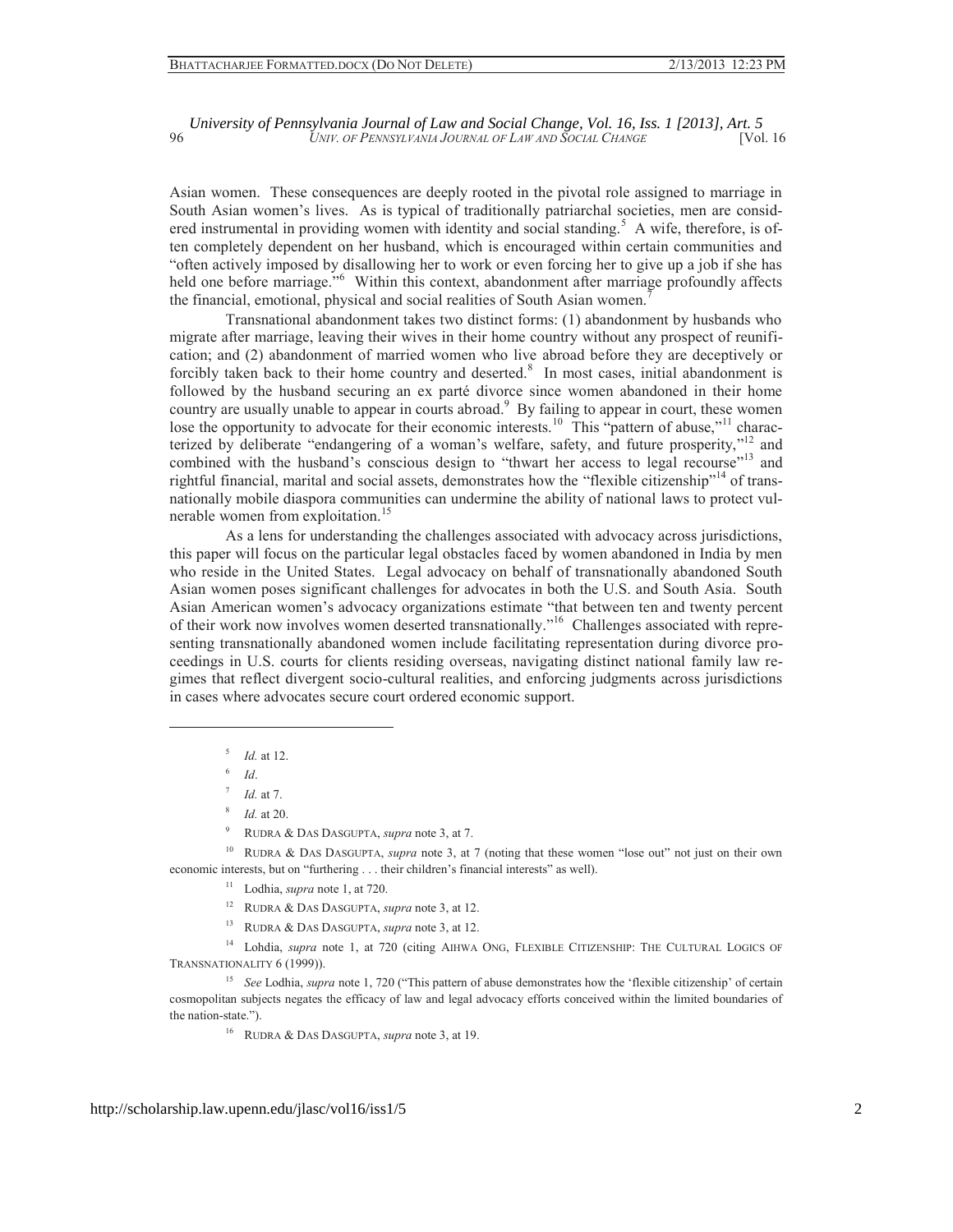Overcoming these challenges requires cross-border collaboration. The domestic violence advocacy community in India, the U.S., UK, Canada, Bangladesh, Nepal, and Pakistan have begun to develop networks of women's organizations focused on providing access to legal counsel and other support for transnationally abandoned women.<sup>17</sup> The aim of this paper is to consider mechanisms for strengthening existing transnational advocacy networks in order to implement cross-border strategies that increase access to justice for abandoned women.

The first section of this paper discusses challenges advocates face in developing pathways to justice for deserted wives. These barriers include a lack of access to legal representation during U.S. divorce proceedings and fundamental distinctions between family law in India and the U.S. that arise out of very different social realities.

The second section of this paper roots the discussion of strategies for strengthening transnational collaboration in the context of literature on transnational advocacy involving nongovernmental organizations.18 These conversations take place at the intersection of international relations and social movement theory.<sup>19</sup> Drawing upon this vocabulary, I identify lessons applicable to advocacy on behalf of transnationally abandoned women with the objective of advancing transnational strategies. These strategies span distinct but overlapping methods for action: frameshifting, education, legal advocacy, policy change, and institution-building.

#### I. LOST BETWEEN FORUMS: BARRIERS TO JUSTICE FOR TRANSNATIONALLY ABANDONED WOMEN

Marriage and divorce are "influenced by gender, personal and sociocultural factors" and also by "nationality, geographical location," and the "nation-state(s) and transnational spaces to which women are subject and within which they creatively maneuver."<sup>20</sup> In the case of transnationally abandoned women, a woman's agency to creatively maneuver between transnational spaces is strategically undermined by men who deliberately obstruct access to legal forums where women can assert their rights. This section considers the jurisdictional and socio-cultural factors that conspire to undermine women's agency and ability to access legal relief.

### *A. Distant Silence and Default Judgments*

For women who have been abandoned in India by spouses who return to the U.S., the most fundamental barrier to justice is their inability to defend their rights during U.S. divorce proceedings. By strategically abandoning their wives in their home countries and then filing for divorce in U.S. courts, transnationally mobile South Asian immigrant men "privilege their own interests" by opting for conditions that make it nearly impossible for their wives to participate in

<sup>17</sup> RUDRA & DAS DASGUPTA, *supra* note 3, at 48.

<sup>&</sup>lt;sup>18</sup> This area of study is part of broader social science conversations on the role of non-state actors in the international arena, but focuses on the role of nongovernmental organizations and social movements. *See* Sanjeev Khagram, James V. Riker & Kathryn Sikkink, *From Santiago to Seattle*: *Transnational Advocacy Groups Restructuring World Politics*, *in* RESTRUCTURING WORLD POLITICS: TRANSNATIONAL SOCIAL MOVEMENTS, NETWORKS, AND NORMS 3, 3 (Sanjeev Khagram et al., eds., 2002).

<sup>19</sup> *Id.* at 3-4.

<sup>20</sup> Nicole Constable, *A Transnational Perspective on Divorce and Marriage: Filipina Wives and Workers*, *in*  10 IDENTITIES: GLOBAL STUD. IN CULTURE & POWER 163, 164 (2003).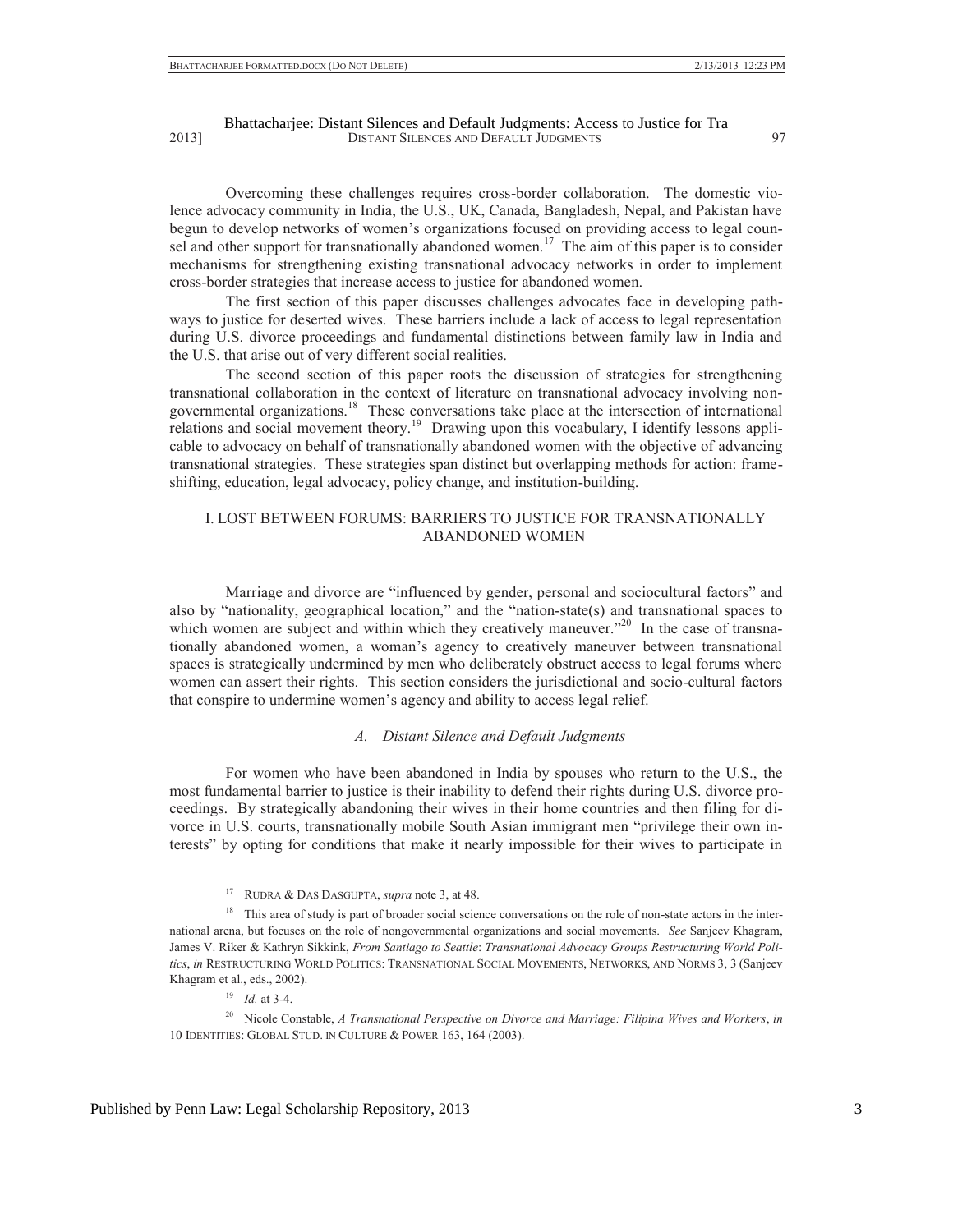judicial proceedings.<sup>21</sup>

The threshold challenge for facilitating legal representation for abandoned women is ensuring that they are informed when their husbands file for divorce in U.S. courts. Although U.S. courts require service of process—legal notice of a court proceeding so a person can respond accordingly—the requirements for satisfying service of process are minimal and, in many cases, women never receive any notification that a case has been filed.<sup>22</sup> Reasons for this failure to notify women range from mistake to malevolence: improper service can result in lost notifications, and failure to serve divorce notices personally provides opportunities for men's families to suppress notices or forge a woman's signature to indicate her assent to the divorce.<sup>23</sup>

Even when a woman is notified of proceedings, barriers to representation can remain insurmountable. "Most women tend to be ignorant of U.S. laws and often do not have easy access to legal advice in their home countries. $24\degree$  The challenge of finding local attorneys in India who are familiar with U.S. family law heightens barriers to representation. Distinctions between U.S. and Indian family law also lead to incorrect assumptions and misinformation. For instance, in India, "where family law allows one party of a married couple to contest divorce petitions, even after receiving the divorce," a woman "may not comprehend that by refusing to receive or respond to a divorce notice from the U.S. court, she allows the divorce to be concluded by default and exparté" after the requisite time elapses.<sup>25</sup>

In those cases where women do receive notice of service and respond within the required time frame, they frequently lack financial resources to travel to the U.S., have no means of getting a travel visa, have had their passports stolen or destroyed, and have "little chance of responding to court notice of appearance in person."<sup>26</sup> Receiving an ex-parté divorce in this way is not uncommon. In fact, "ex-parté divorce is a rule for women abandoned outside the U.S., rather than an exception."<sup>27</sup> By failing to appear in U.S. courts, women forfeit spousal support, equitable property settlement, and child support.<sup>28</sup> The impact of abandonment, moreover, extends beyond economic disenfranchisement. The stigma associated with divorce for women in India places a woman's entire social standing at risk.<sup>29</sup>

#### *B. Cultural Realities and Family Law*

Family law in the U.S. and in India corresponds to very different social realities. As previously explained, the economic and social consequences of divorce and abandonment in India are severe. Divorce in India economically burdens not just the woman, but often times her parents as well. This is because "[t]he parents of the abandoned women may have given substantial amounts of dowry in cash and kind to grooms and their families during the marriage with the cul-

<sup>21</sup> RUDRA & DAS DASGUPTA, *supra* note 3, at 22.

<sup>22</sup> RUDRA & DAS DASGUPTA, *supra* note 3, at 22.

<sup>23</sup> RUDRA & DAS DASGUPTA, *supra* note 3, at 22.

<sup>24</sup> RUDRA & DAS DASGUPTA, *supra* note 3, at 22.

<sup>25</sup> RUDRA & DAS DASGUPTA, *supra* note 3, at 22.

<sup>26</sup> RUDRA & DAS DASGUPTA, *supra* note 3, at 22.

<sup>27</sup> RUDRA & DAS DASGUPTA, *supra* note 3, at 22.

<sup>28</sup> RUDRA & DAS DASGUPTA, *supra* note 3, at 22.

<sup>29</sup> RUDRA & DAS DASGUPTA, *supra* note 3, at 22-23.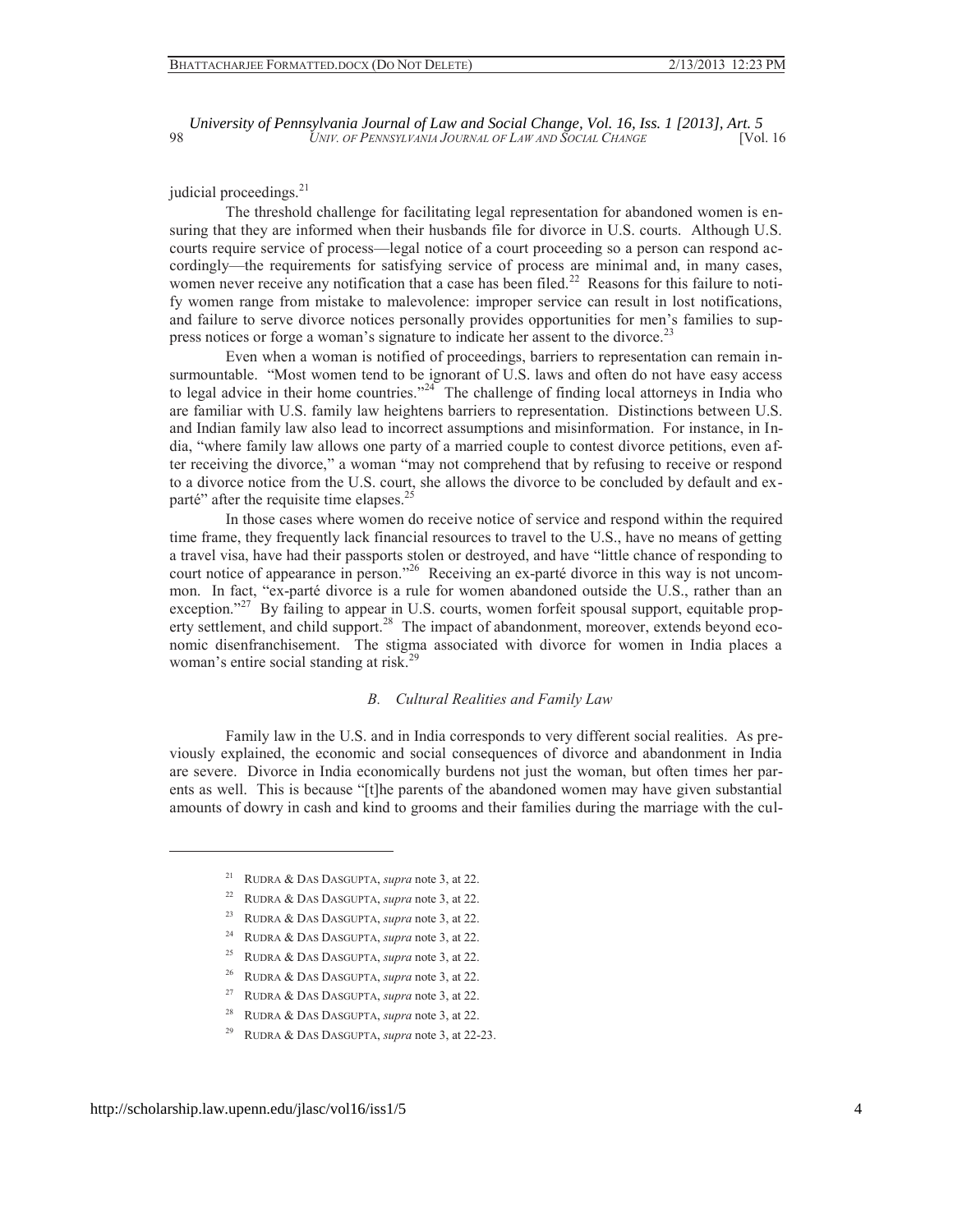tural expectation that they would henceforth be free of their daughters' responsibilities."<sup>30</sup> Furthermore, while this is changing to some degree in upwardly mobile communities, women frequently give up careers and higher education to fulfill marital duties.<sup>31</sup> Reflecting these social conditions, Indian courts "are usually responsive to the needs of abandoned wives who request legal intervention to obtain maintenance from their reneging husbands."<sup>32</sup>

In contrast, U.S. courts grant support based upon "age, the length of marital cohabitation, and women making a case for their needs."<sup>33</sup> Wives abandoned in their home countries, often after very short periods of marriage, are unlikely to receive significant maintenance or compensation awards in U.S. courts.<sup>34</sup> While rehabilitative alimony, alimony that is paid to a spouse for a limited amount of time until they are able to support themselves independently, is available for short-term marriages in most U.S. states, this support is difficult to secure and likely remains out of reach for women who are unable to appear in court.<sup>35</sup>

These distinct systems of allocating compensation to divorced women result in vastly different outcomes in U.S. and Indian courts. Favorable maintenance decisions made in Indian courts "are nearly impossible to execute in the U.S., often because the men have disappeared without a trace and also because the U.S. legal system tends to ignore decisions of Indian courts." 36

Surmounting these barriers and facilitating access to justice for abandoned women requires coordinated action across continents. For instance, ensuring that women residing in India are informed of when their husbands file for a divorce in the United States requires systemic changes to transnational information delivery requirements. Reformation of these basic legal pathways must include redefining what constitutes adequate delivery of process in transnational divorce cases and providing effective channels for challenging ex parté orders issued when an abandoned woman has not had access to a legal forum to defend her rights.

As prescribed by Rudra and Das Dasgupta, providing effective representation in transnational abandonment cases will require lawyers to form "strong regional [and] international networks of agencies that can collaboratively provide referrals, share information across national borders, and improve access to legal resources."<sup>37</sup> Institutionalization of effective cross-border representation strategies will require these networks to develop international norms that protect transnationally abandoned women. The second section of this paper will consider strategies for strengthening transnational collaboration in the context of transnational advocacy networks.

# II. TRANSNATIONAL ADVOCACY: SHARED, PRINCIPLED DISCOURSE AND COLLECTIVE ACTION

Transnational advocacy "to create, strengthen, implement, and monitor international norms" is integral to defending human rights when violations take place across national jurisdic-

- 34 RUDRA & DAS DASGUPTA, *supra* note 3, at 29.
- 35 RUDRA & DAS DASGUPTA, *supra* note 3, at 29..
- 36 RUDRA & DAS DASGUPTA, *supra* note 3, at 29.

<sup>30</sup> RUDRA & DAS DASGUPTA, *supra* note 3, at 29.

<sup>31</sup> RUDRA & DAS DASGUPTA, *supra* note 3, at 29.

<sup>32</sup> RUDRA & DAS DASGUPTA, *supra* note 3, at 29.

<sup>33</sup> RUDRA & DAS DASGUPTA, *supra* note 3, at 29.

<sup>37</sup> RUDRA & DAS DASGUPTA, *supra* note 3, at 48.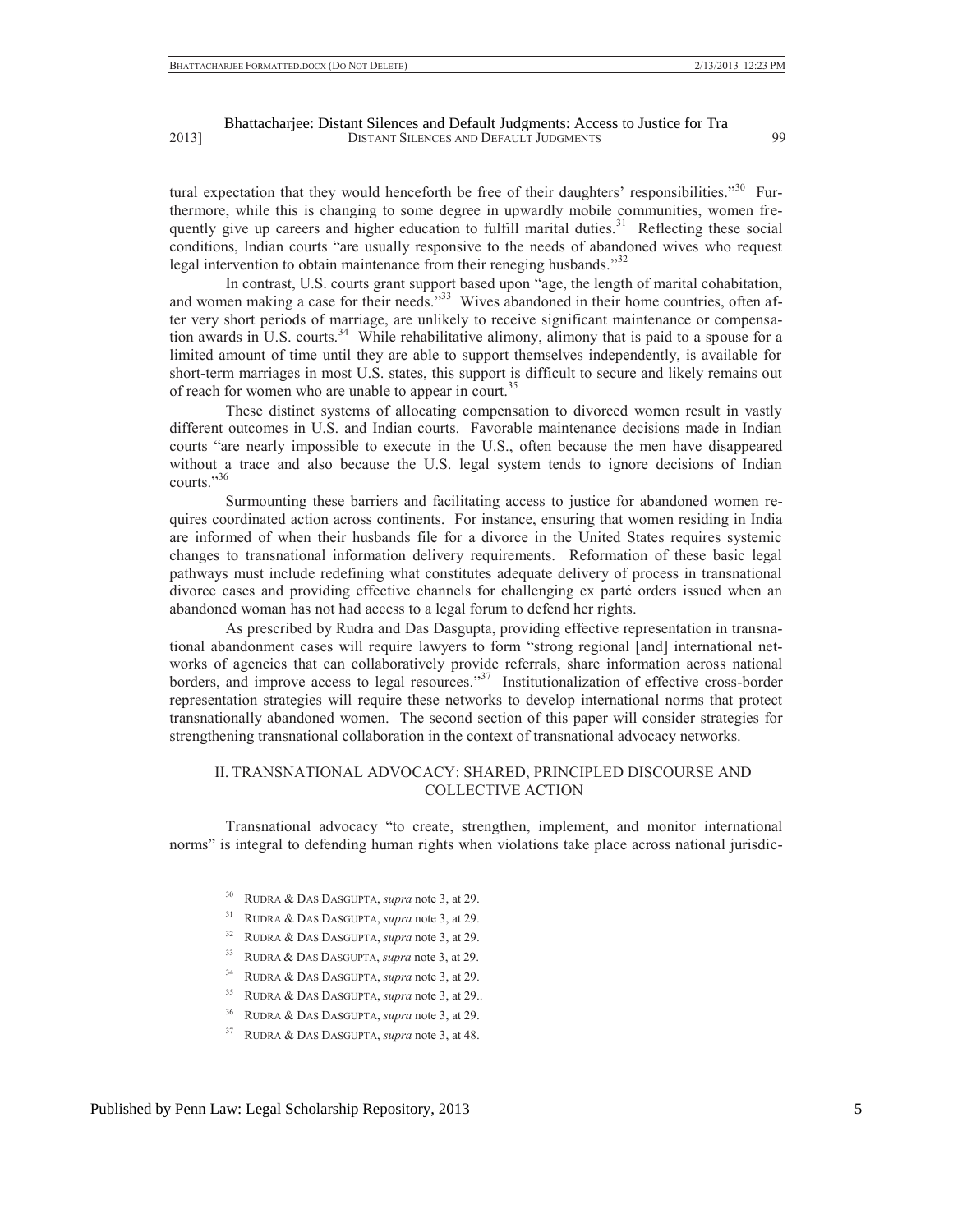tions.<sup>38</sup> This process involves social justice activists and organizations "expanding their activities across state borders through such means as networking with activists in other states, utilizing transnational institutions and invoking international norms to advance their political agenda[s].<sup>339</sup> Transnational advocacy has two "deeply interwoven" dimensions: the formation of transnational advocacy networks and the "emergence of new arenas for international advocacy."<sup>40</sup>

This section will first consider the potential for transnational networks to facilitate communication, identify emerging issues, build coalitions, and advance a shared, principled discourse. Next, it will apply these concepts to the problem of transnational abandonment, evaluating the strategic benefits associated with framing transnational abandonment as violence against women. Finally, the section concludes with a discussion of the potential role of international human rights law in advocacy on behalf of transnationally abandoned women.

#### *A. Transnational Advocacy Networks and Emerging Issues*

Transnational advocacy networks—"voluntary, reciprocal, and horizontal patterns of communication and exchange . . . motivated by shared, principled discourse and aiming to affect political behavior through moral argument"<sup>41</sup>—are a powerful force in transforming global practices.<sup>42</sup> Such networks are characterized "by shared values, dense exchanges of information and services, and common discourses."<sup>43</sup>

As network activity expands beyond informal information sharing and achieves a greater level of transnational coordination around tactics to influence social change, these formations are referred to as "transnational coalitions."<sup>44</sup> For instance, the transnational network of advocates working to end violence against women became a transnational coalition when women's groups coordinated transnational tactics, culminating in an international petition drive and a sixteen day campaign of coordinated activism that took place in diverse countries.<sup>45</sup> These shared strategies or tactics are commonly referred to as "transnational campaigns." 46 Examples of such campaigns include the transnational campaign against slavery, transnational labor organizing, and coordinated campaigns for women's suffrage.<sup>47</sup>

<sup>44</sup> *Id.*

 $\overline{a}$ 

<sup>45</sup> *Id.* at 7-8 (citing Karen Brown Thompson, *Women's Rights Are Human Rights*, *in* RESTRUCTURING WORLD POLITICS: TRANSNATIONAL SOCIAL MOVEMENTS, NETWORKS, AND NORMS, *supra* note 18, at 96).

<sup>46</sup> *Id.* at 7.

<sup>47</sup> *See* Kathryn Sikkink & Jackie Smith, *Infrastructures for Change: Transnational Organizations, 1953-93*, *in* RESTRUCTURING WORLD POLITICS: TRANSNATIONAL SOCIAL MOVEMENTS, NETWORKS, AND NORMS, *supra* note 18, at 24.

<sup>38</sup> Khagram, *supra* note 18, at 4.

<sup>39</sup> Jonathan Graubart,*"Politicizing" a New Breed of "Legalized" Transnational Political Opportunity Structures: Labor Activists Uses of NAFTA's Citizen-Petition Mechanism*, 26 BERKELEY J. EMP. & LAB. L. 97, 101-02 (2005).

<sup>40</sup> Ruth Buchanan & Rusby Chaparro, *International Institutions and Transnational Advocacy: The Case of the North American Agreement on Labor Cooperation*, 13 UCLA J. INT'L L. & FOREIGN AFF. 129, 132 (2008).

<sup>41</sup> R. Charli Carpenter, *Setting the Advocacy Agenda*: *Theorizing Issue Emergence and Nonemergence in Transnational Advocacy Networks*, 51 INT'L STUD. Q. 99, 101 (2007).

<sup>42</sup> *See* Khagram, *supra* note 18, at 4 (citing numerous scholars and policy makers who now assert that international nongovernmental organizations and transnational social movements are emerging as a powerful new force in global politics).

<sup>43</sup> *Id.* at 7.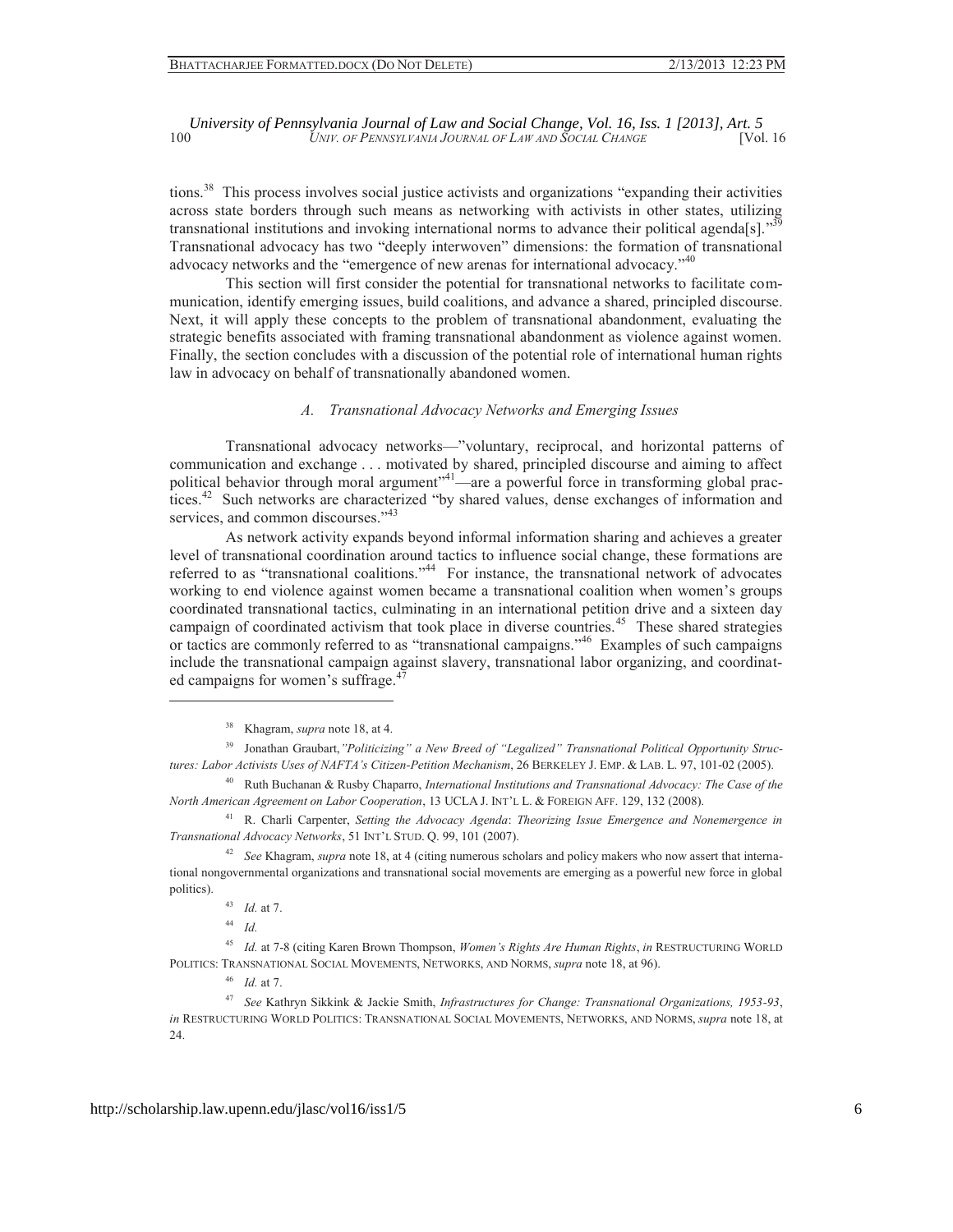If transnational networks and transnational coalitions are viewed as "ascending levels of transnational collective action," then transnational social movements—"sets of actors with common purposes . . . that have the capacity to generate coordinated and sustained social mobilization in more than one country to publicly influence social change"—represent the highest level of transnational collective action.<sup>48</sup> How do networks launch campaigns as coalitions, mobilizing actors across borders to disrupt prevailing social orders?

In mapping networks and collective action strategies, it is helpful to distinguish between problems, issues, and arenas for change. "Problems are preexisting grievances that may not yet have been defined as issues."<sup>49</sup> For instance, this paper is concerned with the problem of obstruction of justice for transnationally abandoned women. Issues emerge when advocates name a problem as a rights violation.<sup>50</sup> "Campaigns involve concerted efforts by multiple organizations lobbying for a specific outcome around a certain issue.<sup>"51</sup> Transnational advocacy networks define issues and build campaigns.

Issue definition has been widely reflected upon by advocates, activists, and theorists. These insights delineate practical considerations for strengthening transnational advocacy on behalf of transnationally abandoned women. "[I]ssue emergence is the conceptual link between the myriad bad things out there and the persuasive machinery of advocacy politics in world affairs."<sup>52</sup> Defining an issue, or naming a rights violation, "requires a set of clear, compelling normative ideas combined with an equally clear causal logic connecting normative evaluation to the possibility of action." 53

In the international human rights arena, strategic framing requires articulating a cause and the relevant desired policy changes according to accepted international values and norms.<sup>54</sup> Deliberate framing that includes the perspectives of transnational advocates from distinct regional contexts, especially when issues span multiple advocacy networks, is fundamental to building coalitions for action that are capable of working in a manner that is simultaneously coordinated and decentralized.<sup>55</sup>

Certain features of problems have been particularly conducive to linking ideas, causal logic, and mechanisms for action in the international human rights arena. These include problems that are the outcome of deliberate actions by identifiable individuals, issues involving physical harm to vulnerable individuals "when there is a short and clear causal chain assigning responsibility," issues involving equality of legal access and opportunity, and "the extent to which advocates can link a new set of intersubjective understandings to preexisting moral standards."<sup>56</sup> The ability

49 Carpenter, *supra* note 41, at 102.

 $\overline{a}$ 

- 50 Carpenter, *supra* note 41, at 102.
- 51 Carpenter, *supra* note 41, at 102.
- 52 Carpenter, *supra* note 41, at 102.

53 Mark Anner & Peter Evans, *Building Bridges Across a Double Divide: Alliances Between US and Latin American Labour and NGOs*, 14 DEV. IN PRAC. 34, 36 (2004).

54 Graubart, *supra* note 39, at 103.

<sup>55</sup> *Cf.* Graubart, *supra* note 39, at 116 (arguing that "an issue that spans multiple networks' advocacy space may invite different interpretations of the problem, contributing to frame disputes and inhibiting coalition building").

56 Graubart, *supra* note 39, at 103.

<sup>48</sup> Khagram, *supra* note 18, at 8-9 (noting that "transnational social movements are also the most difficult and rare forms of transnational collective action" and defining "truly transnational social movements" as groups in at least three countries exercising their capacity to "engage in joint and sustained mobilization").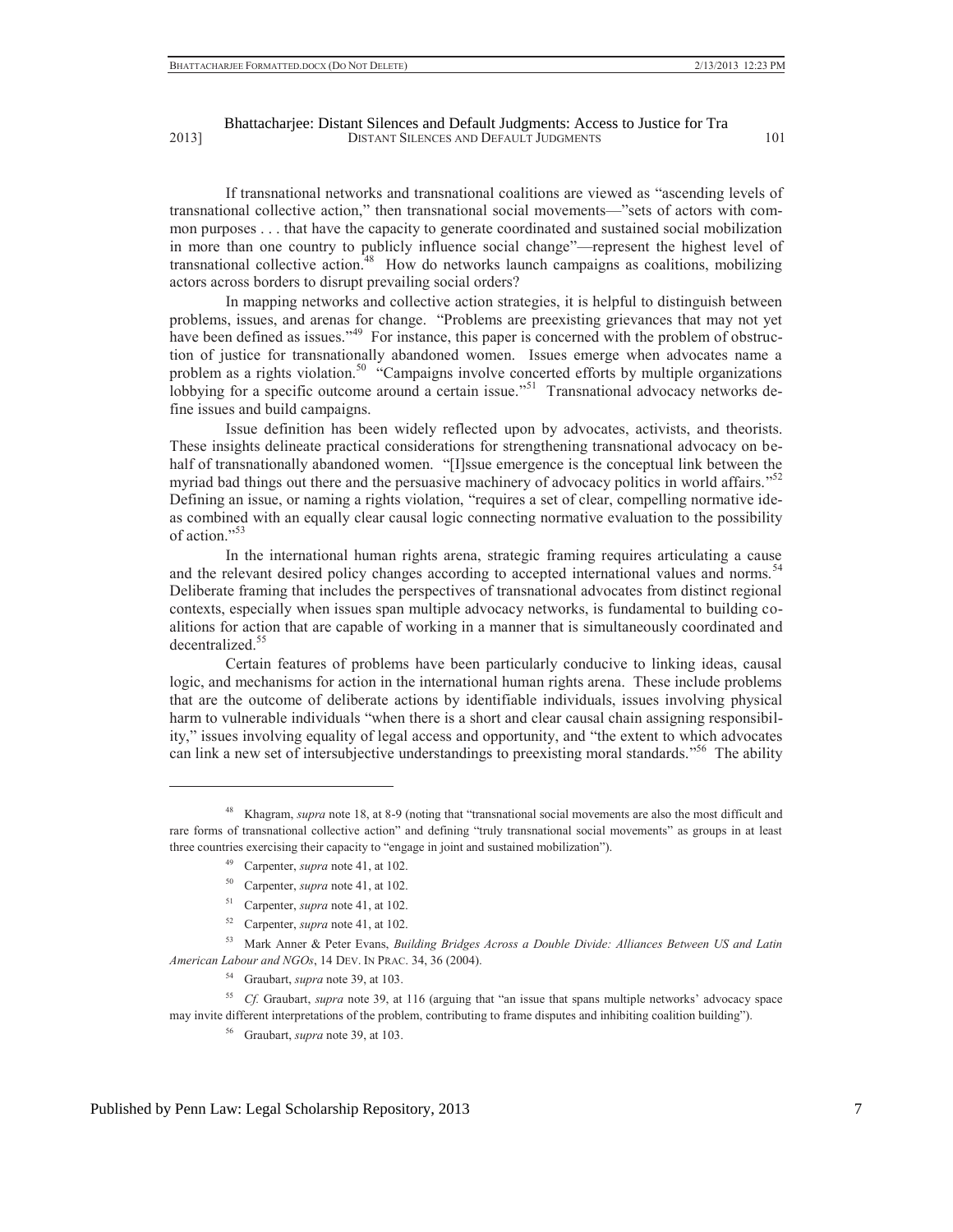of transnational networks of advocates to exert influence is rooted in the ability to use "information, persuasion and moral pressure" to demand changes from international governments and institutions.<sup>57</sup> In other words, their power is rooted in the "creation, institutionalization and monitoring of norms." 58

# *B. Women's Rights are Human Rights: Defining Transnational Abandonment as Violence against Women*

Rudra and Das Dasgupta's report—*Transnational Abandonment of South Asian Women: A New Face of Violence against Women*—frames the problem of transnational abandonment as a rights violation identified by a network of transnational advocates committed to addressing violence against women. This articulation is linked to identifiable international norms and preexisting moral standards, and demonstrates a clear causal chain that assigns responsibility for the harm caused to vulnerable women who are strategically denied access to legal forums. The process of expanding the scope of existing norms to encompass new domains can be referred to as "frame bridging."<sup>59</sup>

Rudra and Das Dasgupta present targeted analysis to support the contention that transnational abandonment is a form of violence against women. They argue that transnational abandonment of wives is a deliberate, deceptive infraction of women's legal rights, orchestrated to deny access to financial resources.<sup>60</sup> In fact, "South Asian immigrant men tend to abandon their wives in [their] home countries specifically to thwart the women's efforts to find justice and assert their economic rights."<sup>61</sup> As a result, "South Asian wives abandoned by their immigrant husbands rarely have the opportunity to protect their interests."<sup>62</sup> They are forced into the role of passive recipients, bound by the decisions their husbands extract from the U.S. legal system.<sup>63</sup>

Transnational desertion of South Asian married women, moreover, shares roots and contexts with two recognized forms of violence against women: domestic violence and dowry extor $t$ <sub>ion</sub> $.64$ 

South Asian women are often abandoned in the contexts of domestic violence and dowry extortion. The threat or the act of abandonment itself may be means to extort dowry from the bride's parents. Often the amounts of dowry demanded are exorbitant and never ending. Many husbands abscond after extorting dowries repeatedly and leave their wives in their home countries to search for them in vain. $65$ 

- 60 RUDRA & DAS DASGUPTA, *supra* note 3, at 12.
- 61 RUDRA & DAS DASGUPTA, *supra* note 3, at 12.
- 62 RUDRA & DAS DASGUPTA, *supra* note 3, at 12.
- 63 RUDRA & DAS DASGUPTA, *supra* note 3, at 12.
- 64 RUDRA & DAS DASGUPTA, *supra* note 3, at 22.
- 65 RUDRA & DAS DASGUPTA, *supra* note 3, at 22.

<sup>57</sup> Khagram, *supra* note 18, at 11.

<sup>58</sup> Khagram, *supra* note 18, at 12.

<sup>59</sup> Khagram, *supra* note 18, at 16 (citing D.A. Snow and R.D. Benford, *Ideology, Frame Resonance, and Participant Mobilization*, 1 INT'L SOC. MOVEMENT RES. 197, 197 (1988)).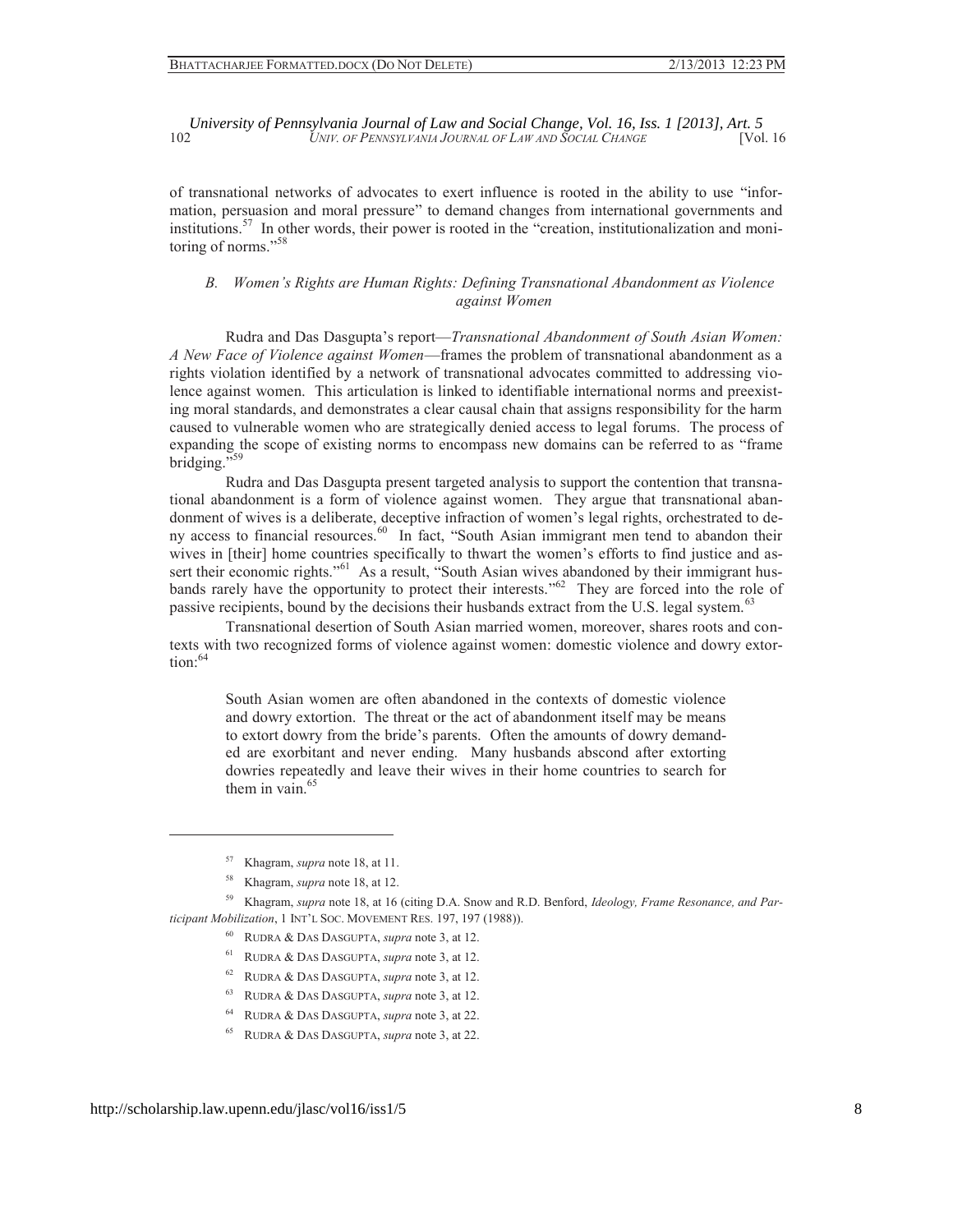These characteristics definitively mark transnational abandonment as another type of violence against women. Linking this form of violence against women with the objectives of a well-developed advocacy network, Rudra and Das Dasgupta call upon the domestic violence advocacy community to "expand the definition of violence against women to accommodate the reality of abandonment."<sup>66</sup>

The systematic denial of a woman's right to advocate for her social and economic interests upon dissolution of marriage is also a violation of her civil and political rights. Article 23(4) of the International Covenant on Civil and Political Rights requires that State Parties to the Covenant "shall take appropriate steps to ensure equality of rights and responsibilities of spouses as to marriage, during marriage and at its dissolution."<sup>67</sup> This framing, presenting State Parties with an affirmative obligation to ensure the equal rights of spouses during a divorce, provides further grounds for advocacy. Specific demands might include calling upon the U.S. and India to ensure that women are informed when their husbands file for divorce, redefine what constitutes adequate delivery of process in transnational divorce cases, and create effective channels for challenging ex parté orders issued when an abandoned woman has not had access to a legal forum to defend her rights.

Framing transnational abandonment in the context of established international normative commitments to ending violence against women and securing civil and political rights draws this practice within the purview of international human rights values and mechanisms for action. Human rights framing counteracts the argument that "abuse of women, while regrettable, is a cultural, private or individual issue and not a political matter requiring state action.<sup>568</sup> Since promotion of human rights is a widely accepted goal, this conceptualization provides a useful framework for seeking redress of gender abuse.<sup>69</sup> Furthermore, positioning advocacy to address transnational abandonment within international human rights frameworks implicitly reinforces the link between the issue of transnational abandonment and mechanisms for action in the international human rights arena.<sup>70</sup>

While women's organizations have demanded accountability for gendered human rights violations—especially in the last twenty-five years—using a human rights framework is far from universally accepted among women's organizations worldwide.<sup>71</sup> Critiques of this framework "often reflect disparities in terms of power and resources that influence whether and how women participate in transnational women's rights activism."<sup>72</sup> The legalistic nature of human rights discourse, and the corresponding emphasis on a rights based approach that reflects affinity with Western liberal politics, lies at the root of some critiques.<sup>73</sup> Within the women's movement, the

<sup>69</sup> *Id*. at 486-87.

 $\overline{a}$ 

<sup>70</sup> *Cf. id*. at 487 (stating that human rights "is one of the few concepts that speaks to the need for transnational activism and concern about the lives of people globally"); Thompson, *supra* note 45, at 115 (arguing that the "view of women's rights as a global political issue implies particular kinds of political strategies and global commonalities" and that "many of the common issues faced by women must be addressed in terms of the global structures underlying them").

- <sup>71</sup> *See* Thompson, *supra* note 45, at 116.
- 72 Thompson, *supra* note 45, at 115.
- <sup>73</sup> *See* Thompson, *supra* note 45, at 115-17.

<sup>66</sup> RUDRA & DAS DASGUPTA, *supra* note 3, at 13.

<sup>67</sup> International Covenant on Civil and Political Rights, art. 23(4), Dec. 19, 1966, 999 U.N.T.S. 171 [hereinafter ICCPR].

<sup>68</sup> Charlotte Bunch, *Women's Rights as Human Rights: Toward a Re-Vision of Human Rights*, 12 HUM. RTS. Q. 486, 488 (1990).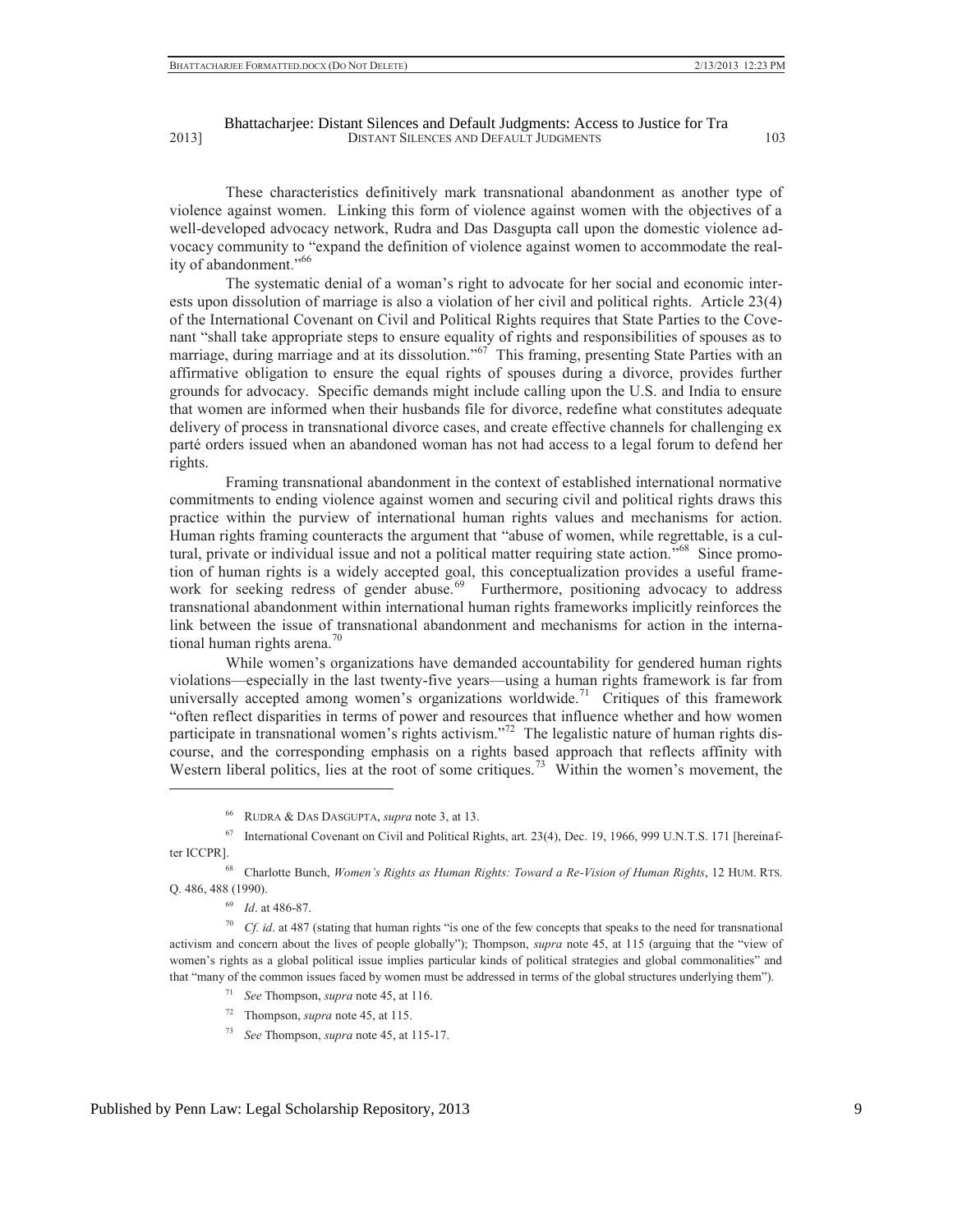choice to focus on human rights had the effect of "privileging lawyers within the movement, because international human rights is a highly legalized terrain in which to negotiate."<sup>74</sup>

With these considerations in mind, it is my position that in advocacy on behalf of transnationally abandoned women—women who are deliberately stripped of their legal rights and entitlements—the legal dimensions of human rights framing provide a particularly resonant call to action. This analysis does not sidestep the importance of building campaigns sensitive to overcoming traditional lines of privilege. In developing legal strategies for transnational human rights advocacy, advocates must consider "how decisions to bring forward particular complaints are made, how evidence is gathered, how differences in language and legal systems are negotiated, how complaints are drafted and by whom, and how the legal complaints are coordinated with political struggles in several countries."<sup>75</sup> These are just some of the many challenges associated with building transnational networks and coalitions committed to promoting equality of access to the political arena.

#### *C. Transnational Arenas, Human Rights and Political Opportunity Structures*

In considering the role of international law in advocacy on behalf of transnationally abandoned women, Rudra and Das Dasgupta discuss the potential role of private international law in providing guidance on the choice of law issues governing transnational divorce cases.<sup>76</sup> As defined by the American Society of International Law (ASIL), private international law is "the body of conventions, model laws, national laws, legal guides and other documents and instruments that regulate private relationships across national borders."<sup>77</sup> Reviewing numerous multilateral conventions that govern international family law disputes,<sup>78</sup> Rudra and Das Dasgupta identify mechanisms for addressing issues of split jurisdiction and transnational enforcement of legal decisions concerning divorce, support and maintenance. They conclude this discussion by recommending that "affected states should consider ratifying bilateral or multilateral agreements that address the

77 RUDRA & DAS DASGUPTA, *supra* note 3, at 30-31 **(**citing *Electronic Resource Guide: Private International Law*, AM. SOC'Y INT'L L., http://www.asil.org/pil1.cfm (last updated June 21, 2011)).

<sup>74</sup> Kathryn Sikkink, *Restructuring World Politics: The Limits and Asymmetries of Soft Power, in*  RESTRUCTURING WORLD POLITICS: TRANSNATIONAL SOCIAL MOVEMENTS, NETWORKS, AND NORMS, *supra* note 18, at 310.

<sup>75</sup> Buchanan & Chaparro, *supra* note 40, at 141-42.

<sup>76</sup> RUDRA & DAS DASGUPTA, *supra* note 3, at 30-31.

<sup>78</sup> RUDRA & DAS DASGUPTA, *supra* note 3, at 30-38 (discussing the Convention on the Recovery Abroad of Maintenance, June 20, 1956, 1268 U.N.T.S. 349; Hague Conference on Private International Law, Convention of 5 October 1961 Abolishing the Requirement of Legalisation for Foreign Public Documents, Hague XII, *available at* http://www.hcch.net/upload/conventions/txt12en.pdf; Hague Conference on Private International Law, Convention of 15 November 1965 on the Service Abroad of Judicial and Extrajudicial Documents in Civil or Commercial Matters, Hague XIV, *available at* http://www.hcch.net/upload/conventions/txt14en.pdf; Hague Conference on Private International Law, Convention of 1 June 1970 on the Recognition of Divorces and Legal Separations, Hague XVIII, *available at* http://www.hcch.net/upload/conventions/txt18en.pdf; Convention on the Law Applicable to Maintenance Obligations, Oct. 2, 1973, 1056 U.N.T.S. 204; Convention on the Recognition and Enforcement of Decisions Relating to Maintenance Obligations, Oct. 2, 1973, 1021 U.N.T.S. 217; Hague Conference on Private International Law, Protocol of 23 November 2007 on the Law Applicable to Maintenance Obligations, Hague XXXIX, *available at* http://www.hcch.net/upload /conventions/txt39en.pdf; and Hague Conference on Private International Law, Convention of 23 November 2007 on the International Recovery of Child Support and Other Forms of Family Maintenance, Hague XXXVIII, *available at* http://www.hcch.net/upload/conventions/txt38en.pdf).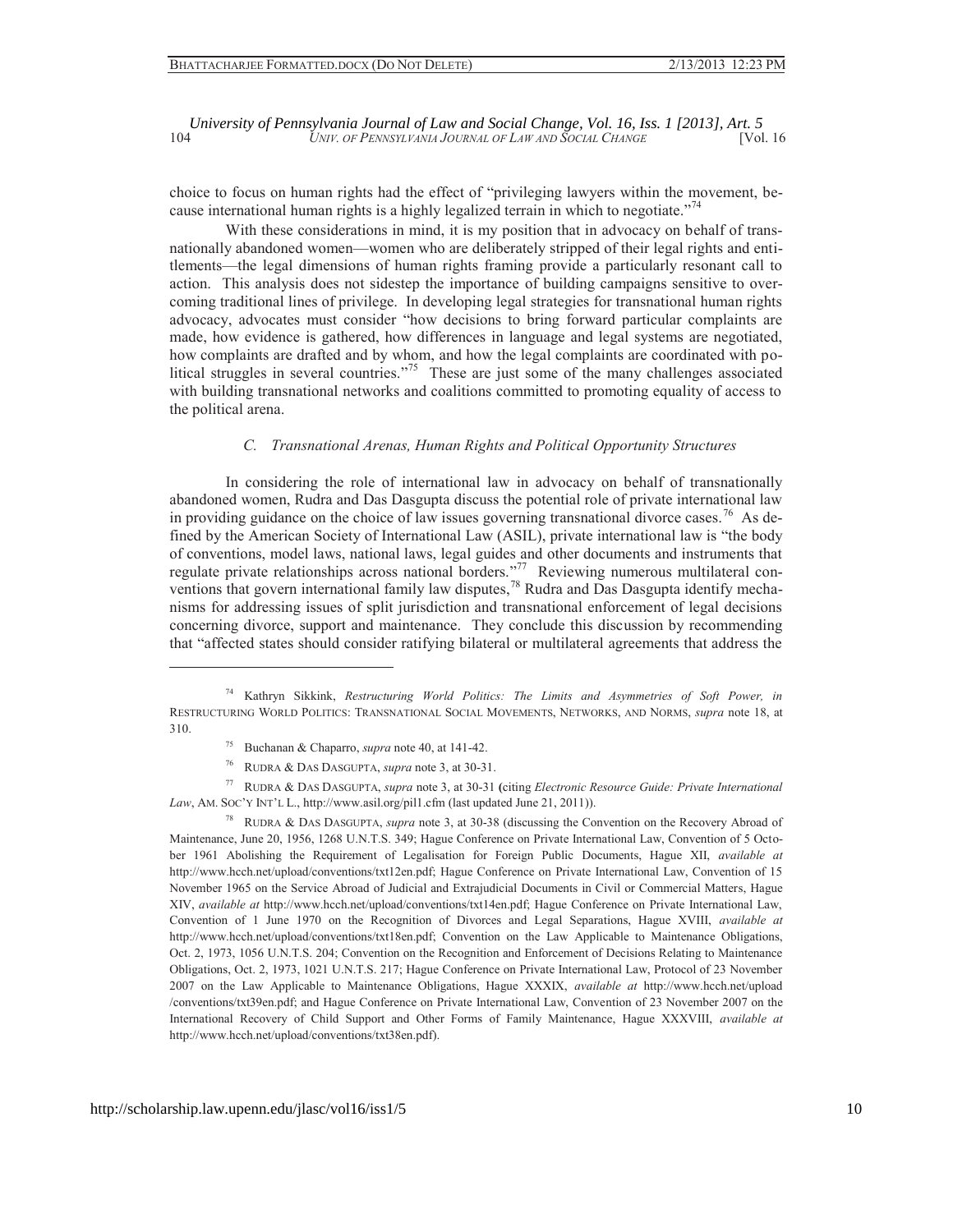issue of transnational abandonment."<sup>79</sup>

Beyond private international law, Rudra and Das Dasgupta note the importance of considering advocacy strategies that incorporate international human rights treaties and mechanisms.<sup>80</sup> International private and human rights legal strategies may be effectively pursued in tandem. For instance, a call for the U.S. to sign the Hague Convention on the Recognition of Divorces and Legal Separations<sup>81</sup> may be linked to a campaign that frames transnational abandonment as a denial of civil and political rights for vulnerable women.

Acknowledging the importance of integrating private international and human rights legal strategies, the remainder of this paper will consider advocacy on behalf of transnationally abandoned women from a human rights perspective by exploring a limited number of human rights mechanisms and political opportunity structures relevant to the legal challenges faced by transnationally abandoned women. This discussion is by no means an exhaustive brief on international human rights options. Instead, it is intended as a starting point for further dialogue among activists and advocates working across borders to defend the rights of abandoned women. Consistent with the focus on obstacles faced by women who are abandoned in India by men who reside in the United States, the political opportunity structures delineated below are chosen for their applicability in the U.S. and Indian national contexts.

"International human rights law is derived from a variety of sources and involves many kinds of instruments, both international and national."<sup>82</sup> These sources include multilateral treaties that create legally binding obligations for states that are a party to them; non-binding "international declarations, resolutions and recommendations relevant to international human rights;" actions taken by U.N. organs and international bodies; and "national laws, regulations, court and administrative decisions and policy pronouncements relevant to implementing international human rights objectives."<sup>83</sup>

Approaching advocacy on behalf of transnationally abandoned women from a human rights perspective provides access to international institutions and forums with the potential to facilitate successful transnational advocacy. Human rights institutions frequently bring together "a confluence of elements that enable activists to gain greater material and normative support for their cause." 84 Features of such political opportunity structures typically include attention to cause-based norms, access to state actors and the media, and a means for gaining allies.<sup>85</sup> "Transnational quasi-judicial mechanisms for reviewing compliance with value-based norms," moreover, "incorporat[e] the particular legitimating power of law in encouraging norm-based behavior."<sup>86</sup> This legitimatizing power "derives from legal discourse and process."<sup>87</sup> By "referencing terms of the treaty, invoking legal authorities, and reasoning by careful analogy to other principles

<sup>83</sup> *Id*. at 7-8.

- 84 Graubart, *supra* note 39, at 102.
- 85 Graubart, *supra* note 39, at 102.
- 86 Graubart, *supra* note 39, at 103.
- 87 Graubart, *supra* note 39, at 104.

<sup>79</sup> RUDRA & DAS DASGUPTA, *supra* note 3, at 51.

<sup>80</sup> RUDRA & DAS DASGUPTA, *supra* note 3, at 38.

<sup>&</sup>lt;sup>81</sup> Hague Conference on Private International Law, Convention of 1 June 1970 on the Recognition of Divorce and Legal Separations, *available at* http://www.hcch.net/index\_en.php?act=conventions.text&cid=80.

<sup>82</sup> Richard B. Bilder, *An Overview of International Human Rights Law*, *in* GUIDE TO INTERNATIONAL HUMAN RIGHTS PRACTICE 6, 6 (Hurst Hannum ed., 2004).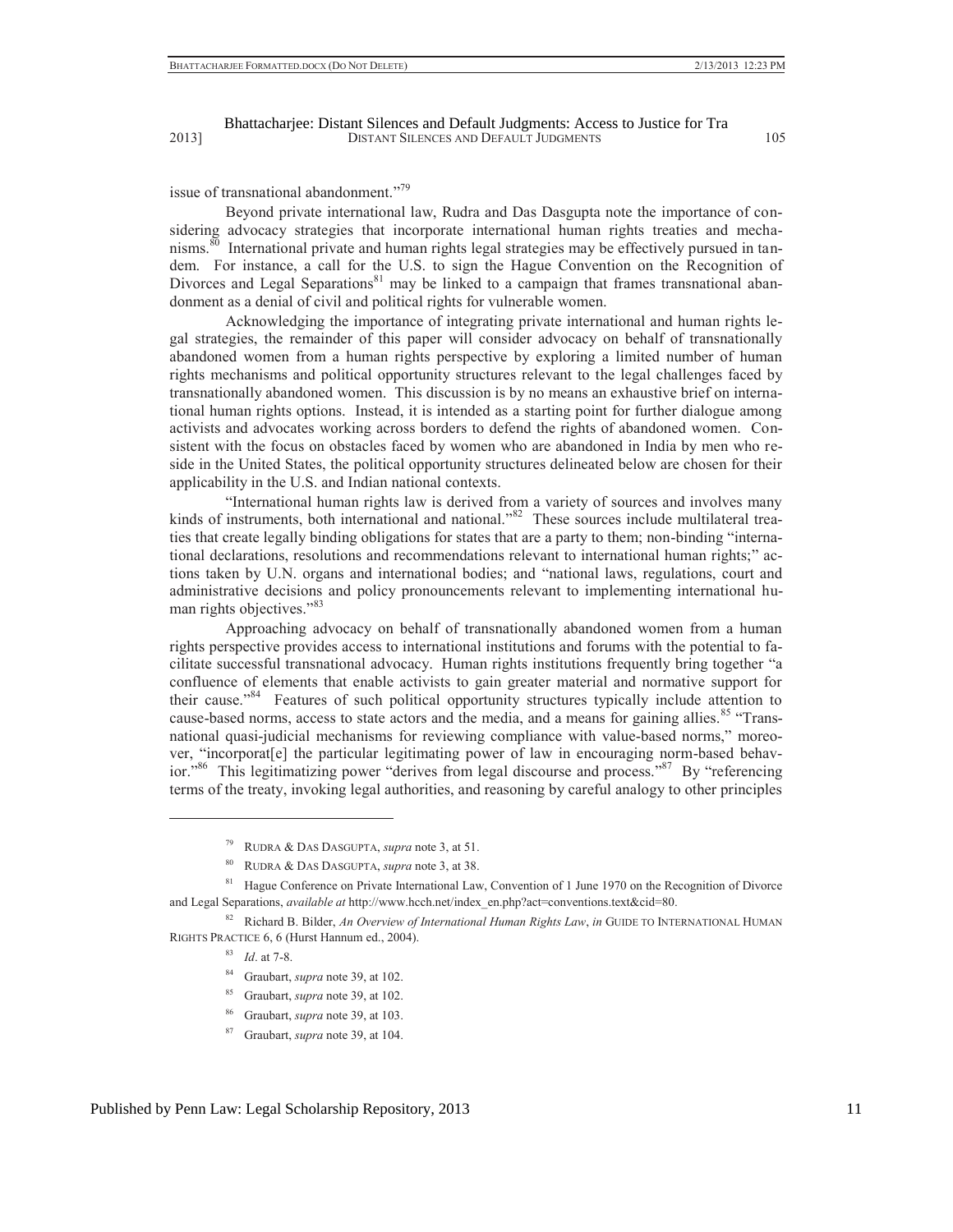and fact patterns" within "an administrative or quasi-judicial setting," the "effect of legal process is to draw attention to the normative disputes and build authority for normative-based resolutions."<sup>88</sup>

# 1. International Covenant on Civil and Political Rights (ICCPR)

The International Covenant on Civil and Political Rights (ICCPR), which seeks to promote "the inherent dignity and . . . equal and inalienable rights of all members of the human family [as] the foundation of freedom, justice and peace in the world," has majority support around the world.<sup>89</sup> On December 16, 1966, the United Nations General Assembly unanimously adopted the ICCPR, and less than ten years later the Covenant entered into force. Among the enumerated rights are the right to self-determination,  $90$  the right to life,  $91$  the right to individual liberty and security,  $92$  the right to compensation for unlawful detention,  $93$  the right to "freedom of thought, conscience and religion,"<sup>94</sup> the right to freedom of opinion,  $95$  the right to peacefully assemble,  $96$  the right to freedom of association,<sup>97</sup> the rights of the family,<sup>98</sup> the right to participate in the public process,  $99$  and the right to equal protection under the law.<sup>100</sup>

Article 23(4) of the ICCPR specifically requires that parties to the Covenant "take appropriate steps to ensure equality of rights and responsibilities of spouses as to marriage, during marriage and at its dissolution,"<sup>101</sup> presenting state parties with an affirmative obligation to ensure equal rights of spouses during a divorce. In the case of transnationally abandoned women, the systematic denial of a woman's right to advocate for her social and economic interests upon dissolution of marriage is arguably a violation of her civil and political rights.

The Optional Protocol to the ICCPR allows individuals to petition the Human Rights Committee—eighteen experts "of high moral character and recognized competence in the field of human rights, elected from among nationals of the state parties"—to allege violations of the Covenant.<sup>102</sup> Despite widespread ratification of the Optional Protocol, neither India nor the U.S. has

 $\overline{a}$ 

- 90 ICCPR, *supra* note 67, at art. 1.
- 91 ICCPR, *supra* note 67, at art. 6.
- 92 ICCPR, *supra* note 67, at art. 9-11.
- 93 ICCPR, *supra* note 67, at art. 9.
- 94 ICCPR, *supra* note 67, at art. 18.
- 95 ICCPR, *supra* note 67, at art. 19.
- 96 ICCPR, *supra* note 67, at art. 21.
- 97 ICCPR, *supra* note 67, at art. 22.
- 98 ICCPR, *supra* note 67, at art. 23-24.
- 99 ICCPR, *supra* note 67, at art. 25.
- 100 ICCPR, *supra* note 67, at art. 26.
- 101 ICCPR, *supra* note 67, at art. 23(4).

102 Sian Lewis-Anthony & Martin Scheinin, *Treaty-based Procedures for Making Human Rights Complaints Within the UN System*, *in* GUIDE TO INTERNATIONAL HUMAN RIGHTS PRACTICE, *supra* note 82, at 43-44 (quoting ICCPR, *supra* note 67, at art. 28).

<sup>88</sup> Graubart, *supra* note 39, at 104.

<sup>89</sup> ICCPR, *supra* note 67, at Pmbl; William A. Schabas, *Invalid Reservations to the International Covenant on Civil and Political Rights: Is the United States Still a Party?*, 21 BROOK. J. INT'L L. 277, 277 (1995) (stating that 114 states signed the International Covenant on Civil and Political Rights before the U.S. became a party to it).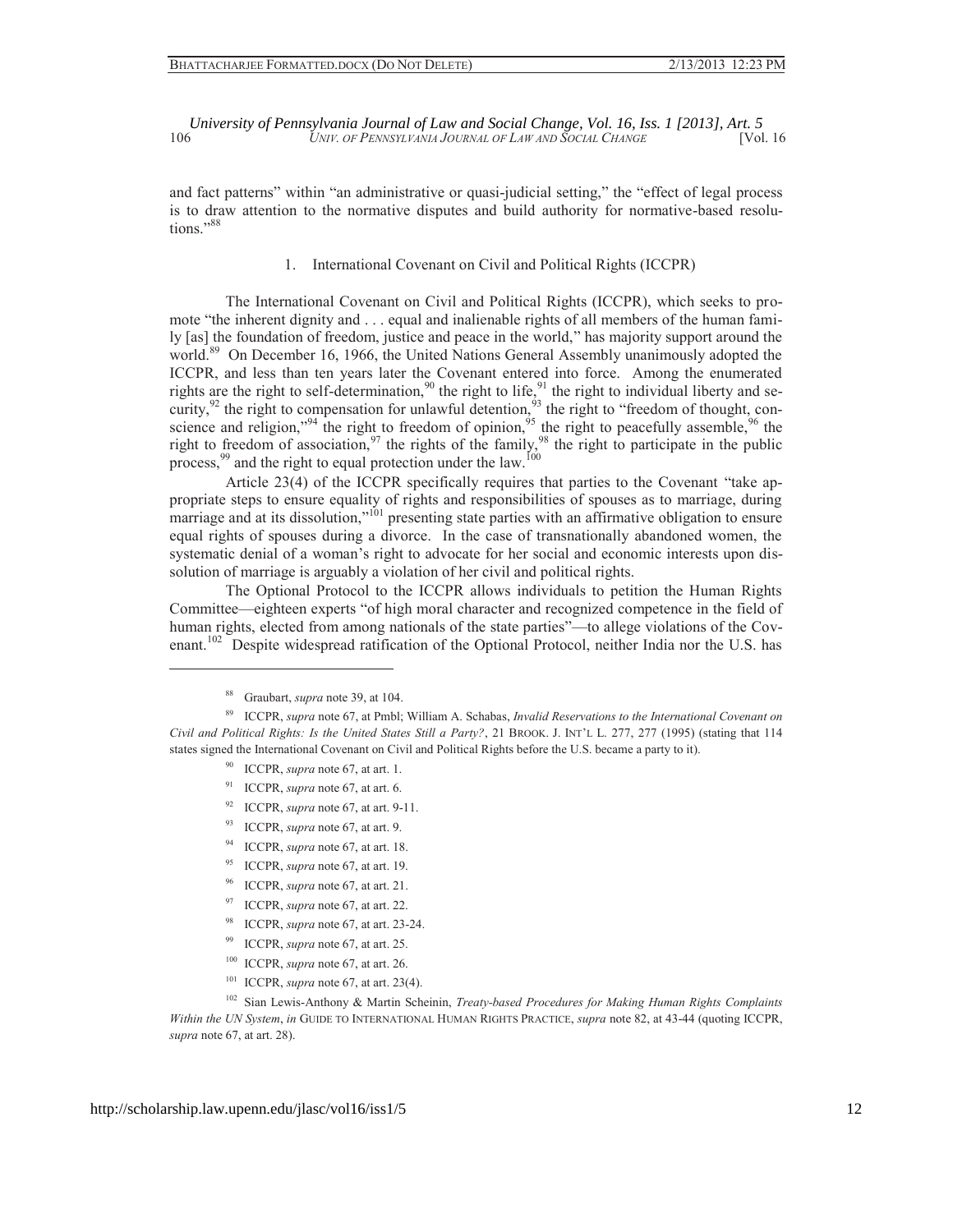ratified this integral component of the ICCPR.<sup>103</sup> Since only states that have ratified the Optional Protocol may be the subject of a complaint to the Human Rights Committee, advocates in both the U.S. and India are barred from bringing individual petitions on behalf of transnationally abandoned women.

Although the U.S. and India's failure to ratify the Optional Protocol forecloses the opportunity to petition the Human Rights Committee on an individual basis, the ICCPR's reporting procedure may offer a process for pressuring both states to insure that transnationally abandoned women are empowered to defend their interests during divorce proceedings. Already, NGOs have "influenced the work of the treaty bodies and have helped bring about changes in state law and practice" by using the reporting mechanism.<sup>104</sup>

The Human Rights Committee monitors implementation of the ICCPR.<sup>105</sup> The approach used in monitoring compliance is non-adversarial. "The committee do[es] not act as [a] judicial bod[y] or issue decisions on whether a state is in violation of its treaty obligations," but rather, seeks to establish and maintain a constructive dialogue with states parties to assist states in fulfilling their obligations.<sup>106</sup> A report published by the Human Rights Committee after reviewing state submissions can be used to advocate for compliance in the following ways: "to create publicity to try to shame a state regarding a human rights situation, to build public pressure both at the national level and with local government authorities, to increase international scrutiny and potential pressure from other states, and to provide benchmarks for use by courts and administrative bodies. $107$  Using these reports as a platform for influencing judges and local governmental authorities is likely to be a particularly effective strategy for educating key players about systematic rights violations faced by women abandoned by their husbands across borders.

2. Convention for the Elimination of All forms of Discrimination Against Women (CEDAW)

The Convention for the Elimination of All forms of Discrimination Against Women (CEDAW), "the world's primary legal document on women's equality," was adopted on December 18, 1979 and entered into force on September 3, 1981.<sup>108</sup> CEDAW's provisions cover all aspects of women's rights to equality, providing a "clear definition of discrimination and equality, and spelling out state obligations with regard to guaranteeing women's enjoyment of their human rights on an equal footing with men."<sup>109</sup> Through ratification, states commit to participation in a periodic review of their record on CEDAW provisions by a committee of independent experts, and to revise laws, policies, and programs that may impede real equality for women. Countries who have ratified CEDAW have demonstrated "that the democratic dialogue ensuing from these

<sup>106</sup> Stephanie Farrior, *International Reporting Procedures, in* GUIDE TO INTERNATIONAL HUMAN RIGHTS PRACTICE, *supra* note 82, at 190.

<sup>107</sup> Stephanie Farrior, *International Reporting Procedures, in* GUIDE TO INTERNATIONAL HUMAN RIGHTS PRACTICE, *supra* note 82, at 190.

<sup>108</sup> HUMAN RIGHTS WATCH, UNITED STATES RATIFICATION OF INTERNATIONAL HUMAN RIGHTS TREATIES 3 (2009), *available at* http://www.hrw.org/news/2009/07/24/united-states-ratification-international-human-rights-treaties.

<sup>103</sup> ICCPR *supra* note 67, at art. 5(4).

<sup>&</sup>lt;sup>104</sup> Stephanie Farrior, *International Reporting Procedures, in* GUIDE TO INTERNATIONAL HUMAN RIGHTS PRACTICE, *supra* note 82, at 189.

<sup>105</sup> ICCPR, *supra* note 67, at art. 40.

<sup>109</sup> *Id.*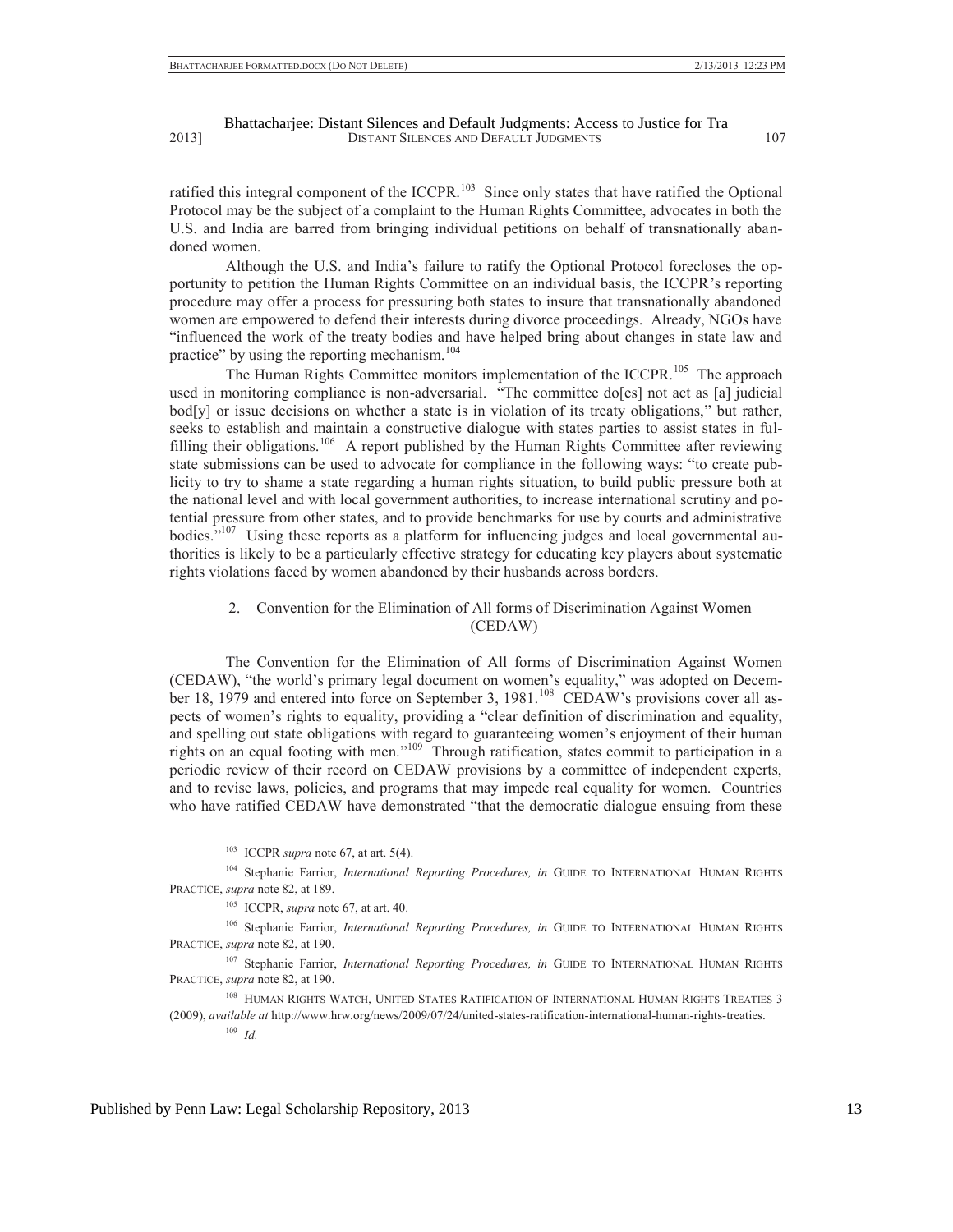procedural commitments is very beneficial, leading, for example, to the creation of national equality action plans, renewed and nuanced public debate on equality issues, and constructive engagement from all parts of society in achieving women's equality."<sup>110</sup>

The CEDAW Optional Protocol permitting individual complaints was adopted in 1999 and entered into force in 2000.<sup>111</sup> The Optional Protocol establishes a committee of twenty-three experts—nationals of State Parties serving in their capacity as individuals and recognized for their competence in the field of human rights—that meets twice per year to consider communications submitted on behalf of individuals or groups of individuals.<sup>112</sup> Afterwards, the committee conveys "its views on the communication, together with any recommendations, to the parties concerned."<sup>113</sup>

CEDAW has been ratified by India, but not by the U.S. Neither state has ratified the Optional Protocol.<sup>114</sup> Therefore, as with the ICCPR, strategic use of the CEDAW state reporting procedure provides the only currently available CEDAW mechanism for demanding that India take action to address transnational abandonment as a form of violence against women. The Committee on the Elimination of Discrimination against Women monitors implementation of CEDAW. As with the ICCPR, the approach used in monitoring compliance is not adversarial and seeks to establish constructive dialogue on critical human rights issues.

#### 3. Thematic Mechanisms

In the last twenty-five years, the U.N. has also developed "thematic machinery to deal with violations of specific types of human rights."<sup>115</sup> In contrast to broader procedures, such mechanisms are able to "deal with individual cases of human rights violations or threatened violations, particularly in countries in which a specific type of violation seems to be widespread." 116

On March 4, 1994, the United Nations Commission on Human Rights appointed a Special Rapporteur on violence against women, including its causes and consequences.<sup>117</sup> The duties of the Special Rapporteur are as follows:

(a) Seek and receive information on violence against women, its causes and consequences from governments, treaty bodies, specialized agencies, other spe-

 $\overline{a}$ 

115 Nigel S. Rodley & David Weissbrodt*, United Nations Nontreaty Procedures for Dealing with Human Rights Violation, in* GUIDE TO INTERNATIONAL HUMAN RIGHTS PRACTICE, *supra* note 82, at 75.

116 Nigel S. Rodley & David Weissbrodt*, United Nations Nontreaty Procedures for Dealing with Human Rights Violation, in* GUIDE TO INTERNATIONAL HUMAN RIGHTS PRACTICE, *supra* note 82, at 75.

<sup>117</sup> Comm'n on Human Rights Res. 1994/45, U.N. CHR, 50th Sess. U.N Doc. E/CN.4/RES/1994/45.

 $110$  *Id.* at 4.

<sup>111</sup> Lewis-Anthony & Scheinin, *supra* note 102, at 59.

<sup>112</sup> Lewis-Anthony & Scheinin, *supra* note 102, at 59.

<sup>113</sup> Lewis-Anthony & Scheinin, *supra* note 102, at 60.

<sup>&</sup>lt;sup>114</sup> The Convention for the Elimination of All forms of Discrimination Against Women, art. 8(4), Dec. 18 1979, 1245 U.N.T.S 13, *available at* http://treaties.un.org/Pages/ViewDetails.aspx?src= TREATY&mtdsg\_no=IV-8&chapter=4&lang=en (revealing that India ratified CEDAW on July 9, 1993, and that while the United States signed onto CEDAW on July 17, 1980, it has yet to ratify it); Optional Protocol to the Convention on the Elimination of All Forms of Discrimination Against Women, art. 8.b(4), Oct. 6 1999, 2131 U.N.T.S. 83, *available at* http://treaties.un.org/Pages/ ViewDetails.aspx?src=TREATY&mtdsg\_no=IV-8-b&chapter=4&lang=en (revealing that neither India nor the United States is one of the eighty signatories to the Optional Protocol).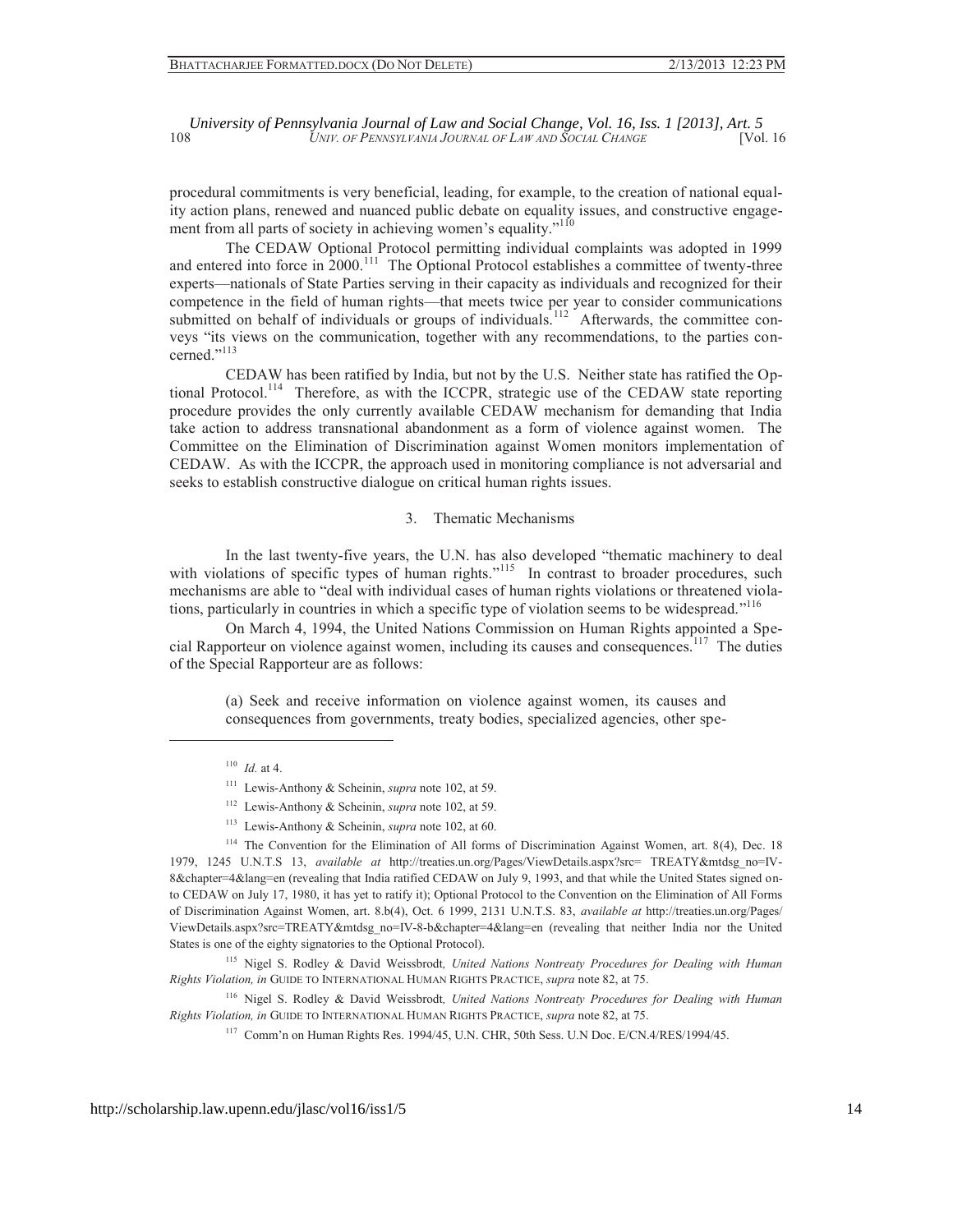cial rapporteurs responsible for various human rights questions and intergovernmental and non-governmental organizations, including women's organizations, and to respond effectively to such information;

(b) Recommend measures, ways and means at the local, national, regional and international levels to eliminate all forms of violence against women and its causes, and to remedy its consequences;

(c) Work closely with all special procedures and other human rights mechanisms of the Human Rights Council and with the treaty bodies, taking into account the request of the Council that they regularly and systematically integrate the human rights of women and a gender perspective into their work, and cooperate closely with the Commission on the Status of Women in the discharge of its functions;

(d) Continue to adopt a comprehensive and universal approach to the elimination of violence against women, its causes and consequences, including causes of violence against women relating to the civil, cultural, economic, political and social spheres.<sup>118</sup>

These guidelines provide an avenue for women's organizations to present information on transnational abandonment as a new face of violence against women, and for the Special Rapporteur to make national and international level recommendations to eliminate this form of violence. The mandate to work with other human rights mechanisms to integrate gender perspectives provides an opportunity for collaboration at the intersection of women's rights and transnational migration. Finally, the commitment to alleviate violence against women in economic and social spheres resonates with the expanded definition of domestic violence that includes social and economic violence.<sup>119</sup>

Thematic mechanisms, such as those included in the mandate of the Special Rapporteur on violence against women, provide a promising path for advocacy. This is largely because "these mechanisms have been genuinely impartial," resulting in "cases and problems [being] taken up regardless of the identity of the state whose behavior is called into question."<sup>120</sup> Moreover, the willingness of Special Rapporteurs to accept information from an array of NGO sources facilitates advocacy by transnational networks by enabling coordination and decentralization of fact finding among network stakeholders.<sup>121</sup>

<sup>118</sup> G.A. Res. 16/7, ¶ 3, U.N. Doc. A/HCR/RES/16/7 (Apr. 8, 2011).

<sup>119</sup> *See supra* discussion at Part 2.2.

<sup>&</sup>lt;sup>120</sup> Nigel S. Rodley & David Weissbrodt, United Nations Nontreaty Procedures for Dealing with Human *Rights Violation, in* GUIDE TO INTERNATIONAL HUMAN RIGHTS PRACTICE, *supra* note 82, at 75.

<sup>&</sup>lt;sup>121</sup> Nigel S. Rodley & David Weissbrodt, United Nations Nontreaty Procedures for Dealing with Human *Rights Violation, in* GUIDE TO INTERNATIONAL HUMAN RIGHTS PRACTICE, *supra* note 82, at 77 (explaining that "[i]nitially the relevant resolutions defined permitted NGO sources with varying degrees of precision," but today "the thematic mechanisms seek and receive information from individuals, domestic and international NGOs (whether or not they have consultative status with the UN), governments and intergovernmental organizations").